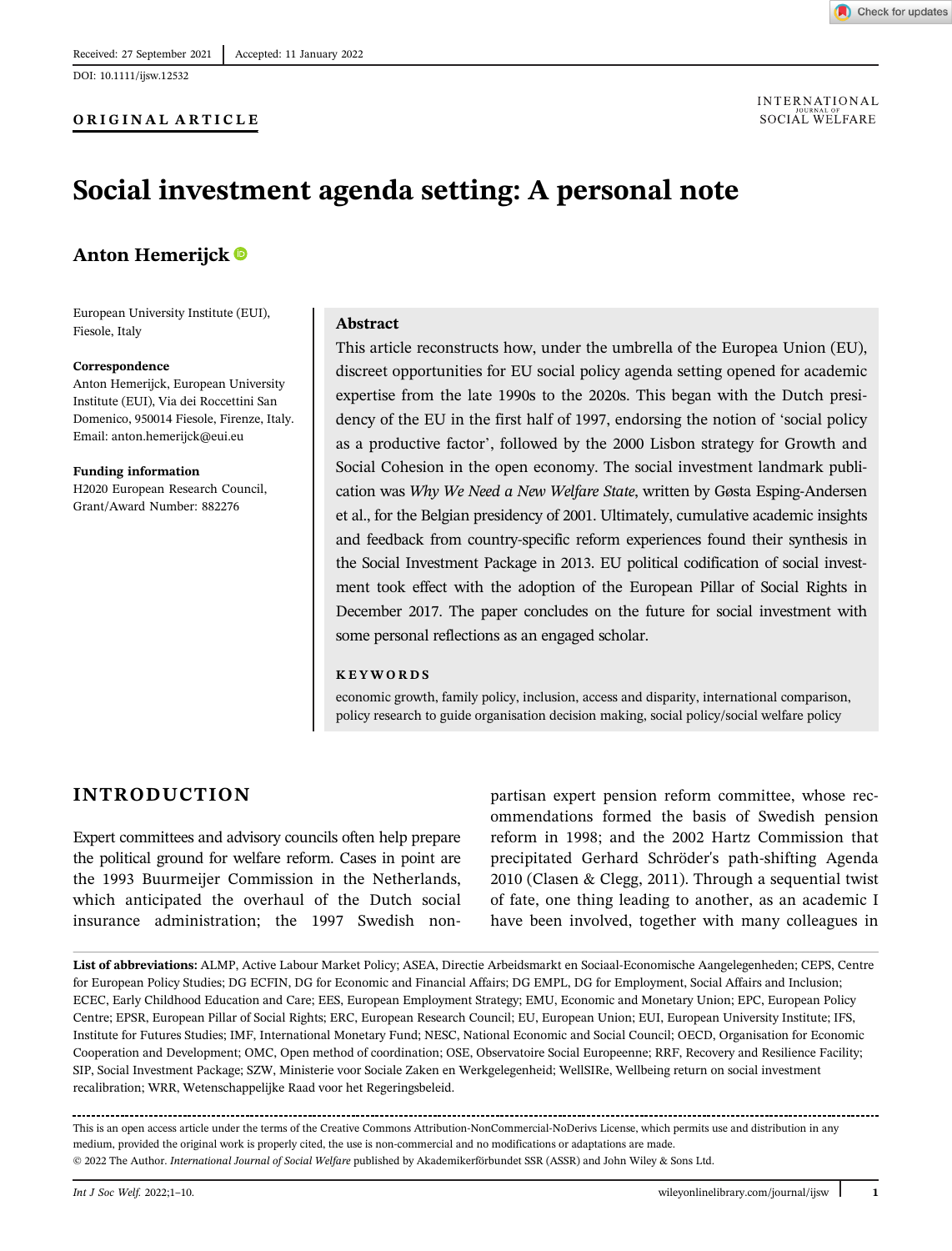the field of comparative welfare research, in what in hindsight can be characterised as social investment agenda setting. In dialogue with career policymakers, we—academic experts—were able to raise the stakes for active labour market policies (ALMP) and social partnership concertation in the 1990s, at a time when these interventions were generally considered as generating 'deadweight losses' while inviting trade-union 'rentseeking' on competitiveness. At the turn of the millennium, under a more benign economic environment, work-life balance, early childhood education and care (ECEC), lifelong human capital development, alongside more inclusive social security and basic income protection, entered the social reform ambition of empowering citizens in the knowledge economy of an ageing society.

As a welfare scholar partaking in policy engagement for more than two decades, I am the last person to claim credit for the important cognitive, normative and institutional shifts that have informed the social investment turn across the European Union (EU), precisely because I experienced first-hand how much social investment thinking and reform, intellectually and politically, was the product of many hands, of ambitious politicians and public officials and colleagues across Europe and beyond. Over the years, the social investment turn created an 'epistemic community' avant la lettre, in the words of Hugh Heclo (1974), a rich coming together of 'puzzling' academic diagnosis and more resolute reform 'powering'.

Many welfare scholars have in recent years come to advocate a so-called 'electoral turn' in comparative research, whereby reform is understood to be predominantly shaped by voters and public opinion, and less so by institutionally embedded political agents based on substantive policy insight and experience. For 'electoral turn' scholarship there no longer seems to be a need to seriously study extant policy legacies and administrative capabilities of the modern welfare state, curiously at a time when about 40% of GDP is channelled through the public purse (Beramendi et al., 2015). EU social policy engagement is ignored altogether in voter-oriented welfare research. Although I welcome the renewed attention to electoral behaviour in times of political volatility and rising populism, I remain sceptical of the reductionism of tying social reform singularly to electoral constituencies in troubled times, ignoring how policymakers understand social problems, venture reform solutions, influenced, at a distance, by substantive academic expertise.

Admittedly, the intellectual diffusion of social investment ideas has been truncated, with setbacks along the way. When growth stagnated, the EU and member-state governments harked back to the default paradigm of welfare austerity and labour market deregulation, with

#### Key Practitioners Message

- The relation between academic social policy research and reform decision making is not per se optimal
- On the other hand, the development and maturation of social investment reform have arguably come to fruition based on a rich exchange of ideas between engaged academics and European Union-level initiatives, around national presidencies and high-level working groups, over the 1990s and 2000s

its powerful epistemic anchors in the Maastricht Treaty and the Economic Monetary Union (EMU) (Bouget et al., 2015; De la Porte & Natali, 2018). In the aftermath of the eurozone crisis, by the mid-2010s, the default austerity paradigm progressively lost its economic, social and political allure. Today, in the face of the existential threat of the coronavirus pandemic, coupled with even stronger evidence of the proficiency of a social investment welfare provision, regarding employment, gender balance, education improvement, labour productivity, absolute and relative (child) poverty, care coverage and welfare state financial sustainability, there are strong political incentives for the EU and member governments to release the fiscal handbrake on social investments. If so, the assertive engagement of academic colleagues and myself on social investment agenda setting over the years may be judged favourably.

Over the next four sections of this contribution, I reconstruct how, under the umbrella of the EU's rather light administrative structure, discreet opportunities for EU social policy agenda setting opened for academic experts. For myself, this began with the Dutch presidency of the EU in the first half of 1997, endorsing the notion of 'social policy as a productive factor' (Section 2), followed by the 2000 Lisbon strategy for Growth and Social Cohesion in the open economy (Section 3). I then consider the social investment landmark publication Why We Need a New Welfare State, written by Gøsta Esping-Andersen et al., for the Belgian presidency of 2001 (Section 4). Ultimately, with considerable delay, cumulative insights and positive feedback from reform experience found their synthesis in the Social Investment Package (SIP) in 2013. However, EU political codification of social investment only took effect with the adoption of the European Pillar of Social Rights (EPSR) (Section 5) in December 2017. Section 6 concludes on the post-Covid-19 future for social investment and more personal reflections as an engaged scholar.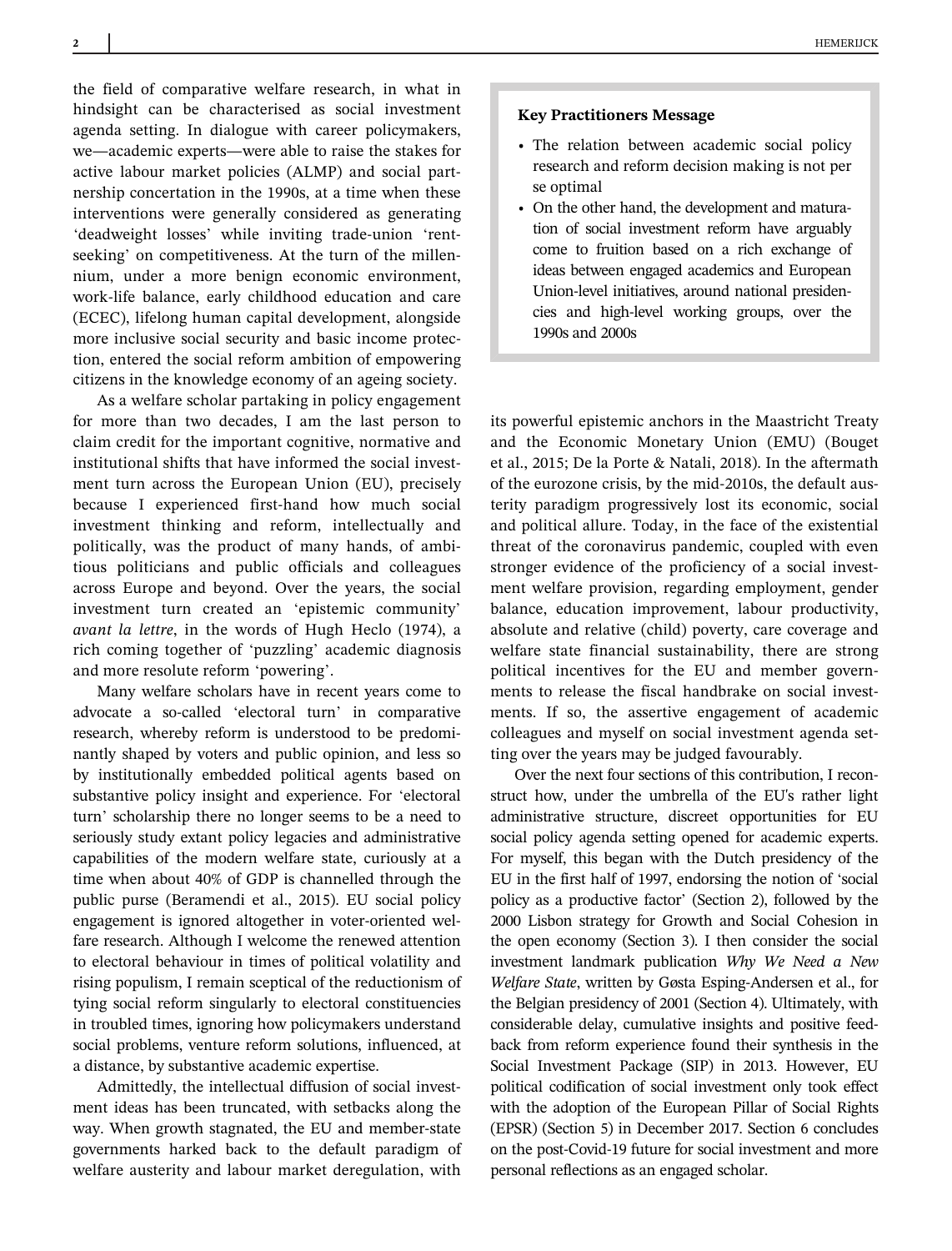# SOCIAL POLICY AS A PRODUCTIVE FACTOR IN THE AGE OF GLOBALISATION

Since the 1980s, European welfare states have been hard-pressed to adapt to new social and economic realities, triggered by successive economic crises, but also by the more slow-burning changes of demographic ageing, deindustrialization, technological innovation, the rise of the service sector, labour market feminization, economic internationalisation and E(M)U integration. Despite mounting pressures for institutional adaptation, the startling countenance of the modern welfare state is its indisputable resilience. Public spending on social protection, health and education, today matches levels already achieved in the 1980s. In the interim, numerous arguments have been tabled over the demise of the welfare state, on account of fiscal crises, jobless growth, income and labour market distortions, cultural contradictions and mounting old-age dependency. Yet, the welfare state survived. Around the new millennium, the academic focus in comparative welfare state research predictably shifted from explaining change-resistant welfare states towards a better understanding of how welfare states do change over time, and not always unbendable pathdependent directions. Welfare reform is politically difficult, but it does happen (Hemerijck, 2013).

By the mid-1990s, the default background policy theory was anchored on the diagnosis of the 1994 OECD Jobs Study exposing double-digit unemployment figures in many European OECD member states (OECD, 1994). At the turn of the millennium, growing political dissatisfaction with the neoliberal recipes started to generate electoral successes for the centre-left in the Netherlands, Denmark, the United Kingdom and Germany. Newly elected social democrat prime ministers, including Tony Blair, Gerhard Schröder, Wim Kok and Poul Nyrup Rasmussen, strongly felt that European welfare states should and could be reformed into capability-building social investment states. Admittedly, in the context of mature welfare states, policy change took shape against a fiscal background of considerable welfare precommitments, especially in the area of pensions. Such conditions privileged gradual—yet potentially transformative adaptation through a sequence of incremental steps, rather than through ruptured institutional overhaul (Streeck & Thelen, 2005). In the process, reform decisions did not simply follow partisan preferences. Often, expert 'middlemen' brought novel ideas to government reform agendas based on research developed in academic quarters, and sometimes academic advice was actively sought by policymakers. This is my experience.

After my postdoctorate fellowship at MIT, I returned to the Netherlands in the early 1990s. Having trained as an economist in Tilburg, but with a DPhil in political science from Oxford University, after being away from the Netherlands for half a decade, I was an outsider in Dutch academia. I wrote a few articles in my native tongue for Beleid en Maatschappij (Policy and Society), a journal widely read in Dutch politics and by policymakers. Based on these contribution, I was approached by the Director General of the Ministry of Social Affairs and Employment, Hans Borstlap, in 1995, to help design and supervise a study of the Dutch welfare state from a comparative perspective. The economic policy unit (ASEA) of the ministry was bent on correcting the OECD diagnosis, at least for the Netherlands (SZW, 1996). The Dutch objective was not to hide overt unemployment at bay by channelling (less productive) workers onto social security benefit but to maximise employment level as the single most important policy goal for welfare state sustainability, based on activation, avoiding early retirement, expanding part-time work, and flexicurity (balancing labour market flexibility and economic security).

For Prime Minister Wim Kok it was important that the Dutch presidency of the EU in the first half of 1997 would expose the correlates of a strong economy and generous welfare policy. As this had been a primary objective of Jacques Delors, the former president of the European Commission (1985–1995), he was asked to chair a highlevel policy conference on the future of the welfare state for the Netherlands presidency on 23, 24 and 25 January. Other prominent political figures were the ex-premier Ruud Lubbers, under whose tenure the Dutch miracle took root, and the EU Director General of DG Employment and Social Affairs and ex-finance minister of Sweden, Allan Larsson. Gøsta Esping-Andersen and Antony Atkinson were the keynote academics on the programme. My assignment was to write a summary essay on the conference. This report, entitled Social Policy as a Productive Factor, was recognised by Allan Larsson and Dutch Labour and Social Affairs minister Ad Melkert, as an important marker for advancing social Europe (SZW, 1997).

The high point of the Dutch presidency was the inclusion of a novel employment chapter in the 1997 Treaty of Amsterdam (Arts. 125–30 EG, formerly Art. 109), forcefully championed by the European Commission and unanimously supported in the European Council. By reformulating Article 117 of the Treaty, the EU embraced the promotion of employment and the improvement of living conditions, while also combatting social exclusion, as core EU policy objectives. The subsequent Luxembourg presidency established the European Employment Strategy (EES).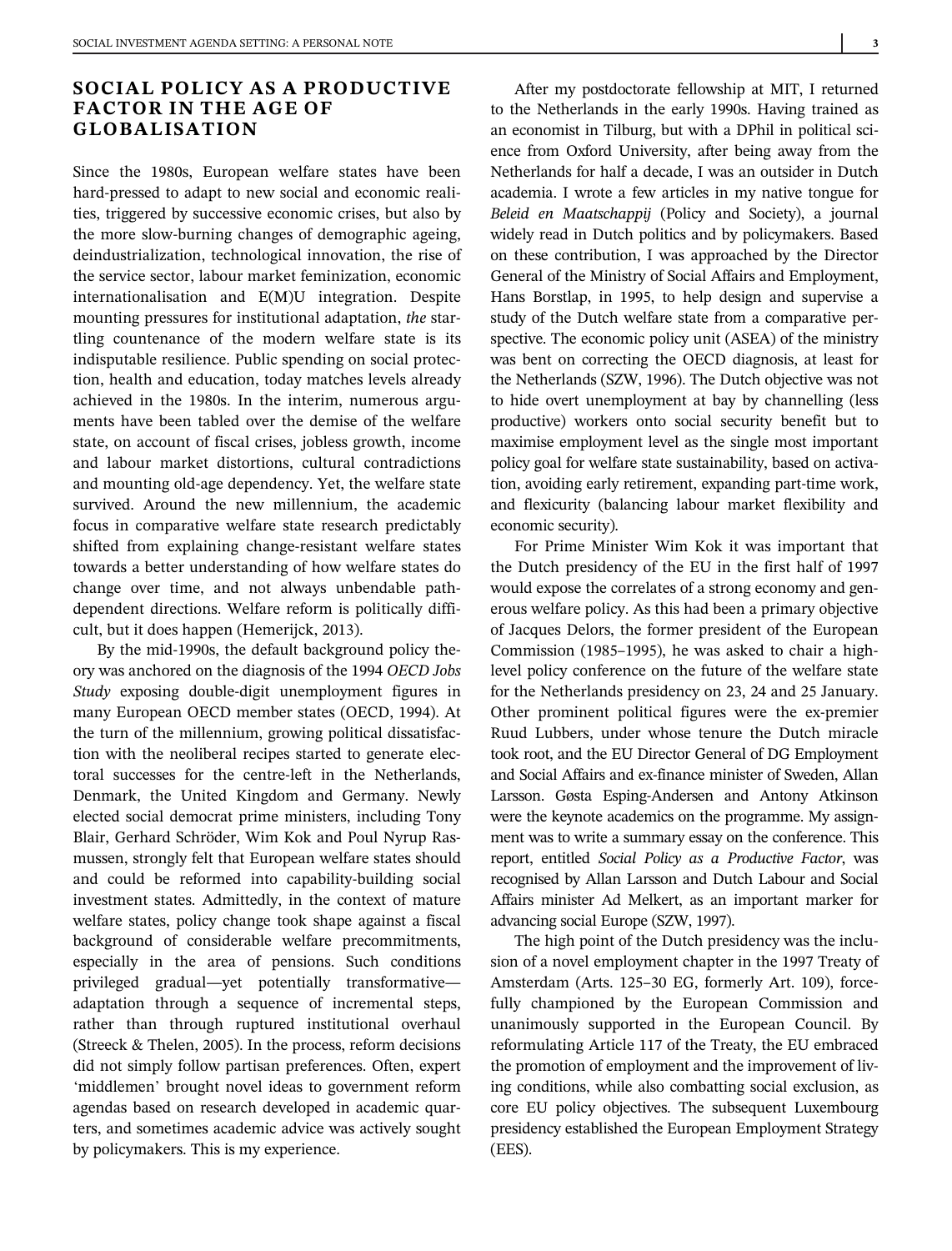# THE LISBON STRATEGY FOR GROWTH AND SOCIAL COHESION THROUGH LEARNING BY MONITORING

Because of the favourable reception of A Dutch Miracle. Job Growth and Welfare Reform and Corporatism in the Netherlands (Visser & Hemerijck, 1997), written with Jelle Visser, I was invited by Fritz Scharpf, Director of the Max Planck Institute of the Study of Societies in Cologne, to join the large-scale research project that he led with Vivien Schmidt on Welfare and Work in the Open Economy (Scharpf & Schmidt, 2000). This engagement enabled me to deepen my comparative understanding of ongoing welfare state adaptation. An intermediate visit to the 1998–1999 European Forum on Recasting the Welfare State, convened by Maurizio Ferrera and Martin Rhodes at the European University Institute's (EUI) Schuman Centre, was critical to an unplanned second interlude in academic expert consultancy on social Europe.

Theoretically and methodologically, the European Forum proved to be an important incubator for the U-turn in comparative welfare state research from explaining institutional inertia per se to improved explanations of variegated trajectories of welfare state adaptation. The 'recasting' metaphor was chosen by Ferrera and Rhodes to capture the institutionally bounded nature of the reform momentum, leading to mixtures of old and new policies in search of greater coherence. Intellectual encounters among many scholars, mostly political scientists and sociologists, benefitted from the common language of welfare regimes, inspired by Gøsta Esping-Andersen's The Three Worlds of Welfare Capitalism (Esping-Andersen, 1990) with his emphasis on policy legacies and power resources, but also from the theoretical approach of (actor-centred) political institutionalism, advanced by scholars like Peter Hall and Fritz W. Scharpf, sensitive to how institutional structures shape political agency, conflict and alignment through path-contingent feedback mechanisms. These two background reference conditions made way for a highly productive exchange on theory and methodology. From here on numerous landmark publications materialised, some emphasising more the endogenous nature of the new gendered social risks in ageing postindustrial societies (Esping-Andersen, 1999), while others highlighted the external challenges of economic internationalisation (Scharpf & Schmidt, 2000). Theoretical reorientation also reflected a movement away from the nation-state as the principal object of welfare research to better apprehend the role of the EU in affecting the constraints and opportunities for domestic welfare reform and the development sui generis of EU social regulation (Ferrera, 2005).

One of the explicit objectives of the EUI European Forum was also to positively engage with the evolving social policy agenda of the EU. To this end, policyoriented weekend workshops with EU officers and top-level national policymakers were organised. As the Portuguese participants to the Forum were preparing for the EU presidency in the first half of 2000, they approached Maurizio, Martin and me to write a followup report to Social Policy as a Productive Factor. For this, we could rely on cutting-edge comparative research data produced by the Forum and the Scharpf/Schmidt project in Cologne. The three of us put together the slim volume The Future of Social Europe: Recasting Work and Welfare in the New Economy for the Portuguese presidency of 2000 (Ferrera et al., 2000). We advocated a more prominent role of the EU in social policy goal setting, benchmarking and monitoring of welfare reform performance. Inspired by the contributions of Jonathan Zeitlin at the European Forum, we welcomed the 'open method of coordination' (OMC) as a kind of 'third way' EU governance process in complex, domestically sensitive policy areas, where EU competencies are weak and top-down regulation is infeasible and impracticable, but policy inaction politically unacceptable (Zeitlin, 2005).

Encouraged by Maria Joao Rodrigues, the mastermind behind the Lisbon Agenda, the three of us were allowed to select keynote speakers at the presentation of our book on 10–11 March in Lisbon, including Anthony Giddens, Fritz W. Scharpf, David Miliband and Frank Vandenbroucke, at the time federal minister of Pensions and Health Care from Belgium. Having Scharpf in Lisbon was important, as he warned EU policymakers that the EMU would prompt intrusive welfare restructuring, possibly with anti-EU domestic political repercussions. The Maastricht Treaty architect imaged that the single currency, tied to the Stability and Growth Pact (SGP), would oblige member states to keep their 'wasteful' welfare states in check, reinforced by the Maastricht Treaty's infamous 'no-bailout' clause. According to Scharpf, the obsession with public budgetary discipline in the SGP together with the impossibility of devaluation could easily unleash 'internal (welfare state and labour market) devaluations' when eurozone member states face fiscal duress. Scharpf's insight has been prophetic in hindsight of the Great Recession (Scharpf, 1999, 2002).

The European Council at Lisbon on 23 and 24 March 2000 committed the Union to become the 'most competitive and dynamic knowledge-based economy in the world, capable of sustainable economic growth and more and better jobs and greater social cohesion'. The Lisbon Agenda revamped the notion of positive synergies between equity and efficiency in the knowledge-based economy by 'investing in people and developing an active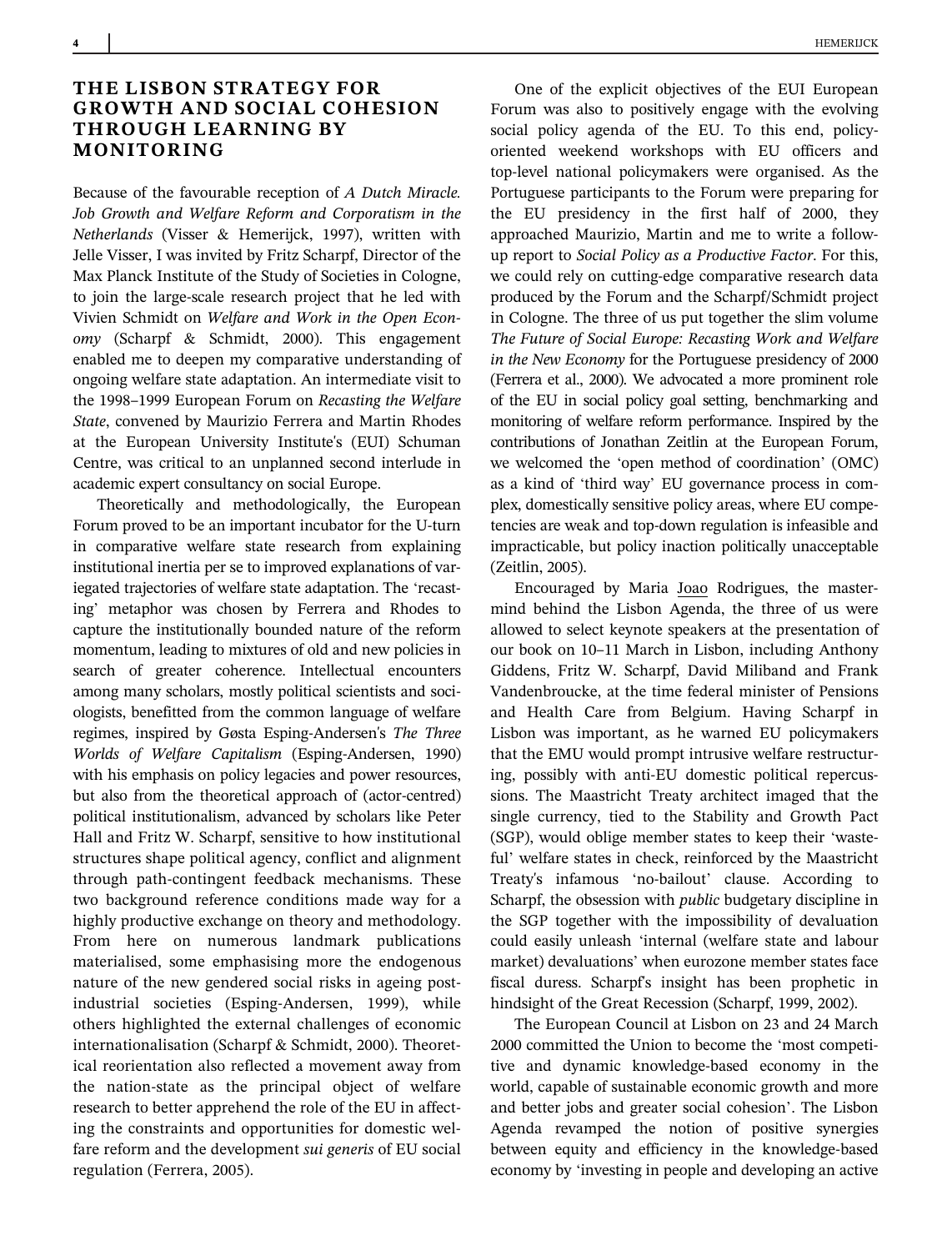and dynamic welfare state' (European Council, 2000). With respect to employment, the 2000 Lisbon Council set concrete targets: by 2010, 70% of the EU population aged 15–64 should be in gainful employment, and, for women, the benchmark was 60%.

# WHY WE NEED A NEW WELFARE STATE AND THE FAMILY LIFE-COURSE

While preparing for the Belgian presidency in the second half of 2001, Frank Vandenbroucke, who had also been present in Lisbon, approached me for advice on how to build on the Lisbon Agenda with a stronger emphasis on social cohesion and poverty reduction. Without hesitation, I encouraged him to try to enlist Gøsta Esping-Andersen as one of Europe's most imaginative welfare state thinkers. Esping-Andersen consented and put together a team with Duncan Gallie and John Myles to draw up a report on a 'new welfare architecture for 21stcentury Europe'. On instigation from Vandenbroucke, I joined the threesome, and together we published Why We Need a New Welfare State (Vandenbroucke, 2002). Vandenbroucke gave us the quasi-impossible assignment to fundamentally rethink the welfare state for the 21st century, so that 'Once again, labour markets and families are welfare optimizers and a good guarantee that tomorrow's adult workers will be as productive and resourceful as possible' (Esping-Andersen et al., 2002, p. 25). Building upon the success of the employment strategy, the Belgian presidency forged a political agreement on quantitative indicators for monitoring progress with respect to poverty and social inclusion, together with common objectives for pension reform, across the Member States.

Our 2002 book set a policy agenda for social investment that, we maintained, went deeper than Anthony Giddens' conception of an active welfare state as a trampoline. Nevertheless, Why We Need a New Welfare State strongly emphasised that social investment is no substitute for inclusive social safety nets. Adequate minimum income protection is the foremost critical precondition for an effective social investment strategy. For the Belgian presidency, we shifted from the Lisbon concern with globalisation to the endogenous context of family demography. We argued that the staying-power of malebreadwinner social security in many EU countries was fostering suboptimal life chances for large swaths of the population. Most troublesome was the polarisation between work-rich and work-poor families. At the bottom of the pyramid, less-educated couples and especially lone-mothers were confronted with (child) poverty and long-term joblessness. As social polarisation deepened, households' capacities to invest in their children's fortunes become even more unequal.

The overarching social investment imperative was to better prepare individuals, families and societies to head off various rather than to simply repair damage after social misfortune struck (Esping-Andersen et al., 2002, p. 5). Our analysis underlined that cardinal to the longterm fiscal sustainability of the welfare state is the total number (quantity) and relative productivity (quality) of current and future workers as taxpayers. In the degree to which welfare provision in a knowledge economy is pitched towards maximising employment, employability and productivity, this sustains the carrying capacity of the 21st-century welfare state. Through the lens of the life course, we were able to identify and elucidate the intricate causal relationships that link care for children, the elderly, and other vulnerable groups, to (female) employment and changing family structures. As the burden of new social risks falls heavily on the younger cohorts, welfare reforms should privilege the active phases of the life course from early childhood on. However, there is no contradiction between early childhood education and employment activation. As Vandenbroucke correctly stated in the preface to Why We Need a New Welfare State: 'we should firmly keep in mind that good pension policies—like good health policies—begin at birth' (Esping-Andersen et al., 2002, p. xvi).

By the time Why We Need a New Welfare State was published, I had moved from academia to the world of policy advice full-time to become the Director of the Netherlands' Scientific Council for Government Policy (WRR) in The Hague. The mandate of the WRR is quite unique: when the council issues an official report, the Dutch government is obliged by law to respond to its recommendations in parliament. Consequently, WRR reports receive ample attention in the media. Although my new work gave me less time for new research, except for a 1-day professorship at Erasmus University Rotterdam, there was considerable room to further develop social investment ideas for the Dutch context. The 2006 report Rebalancing the Welfare State thus received a strong social investment imprint. The report was followed up by a series of discussions, conferences and workshops with top-level bureaucrats, government ministers, social partners, and parliamentarians of all stripes. My work at the WRR made it possible to invite Esping-Andersen, Vandenbroucke, and Scharpf to The Hague. Finally, at the international level, the WRR worked closely together with the Irish National Economic and Social Council (NESC, 2005) and the Swedish Institute for Futures Studies (IFS) (Lindh & Palme, 2006), where policy researchers at the time were also working on capacity-building welfare reform.

Meanwhile, the EU changed considerably. Certainly, the enlargements of the EU from 15 to 25 member states in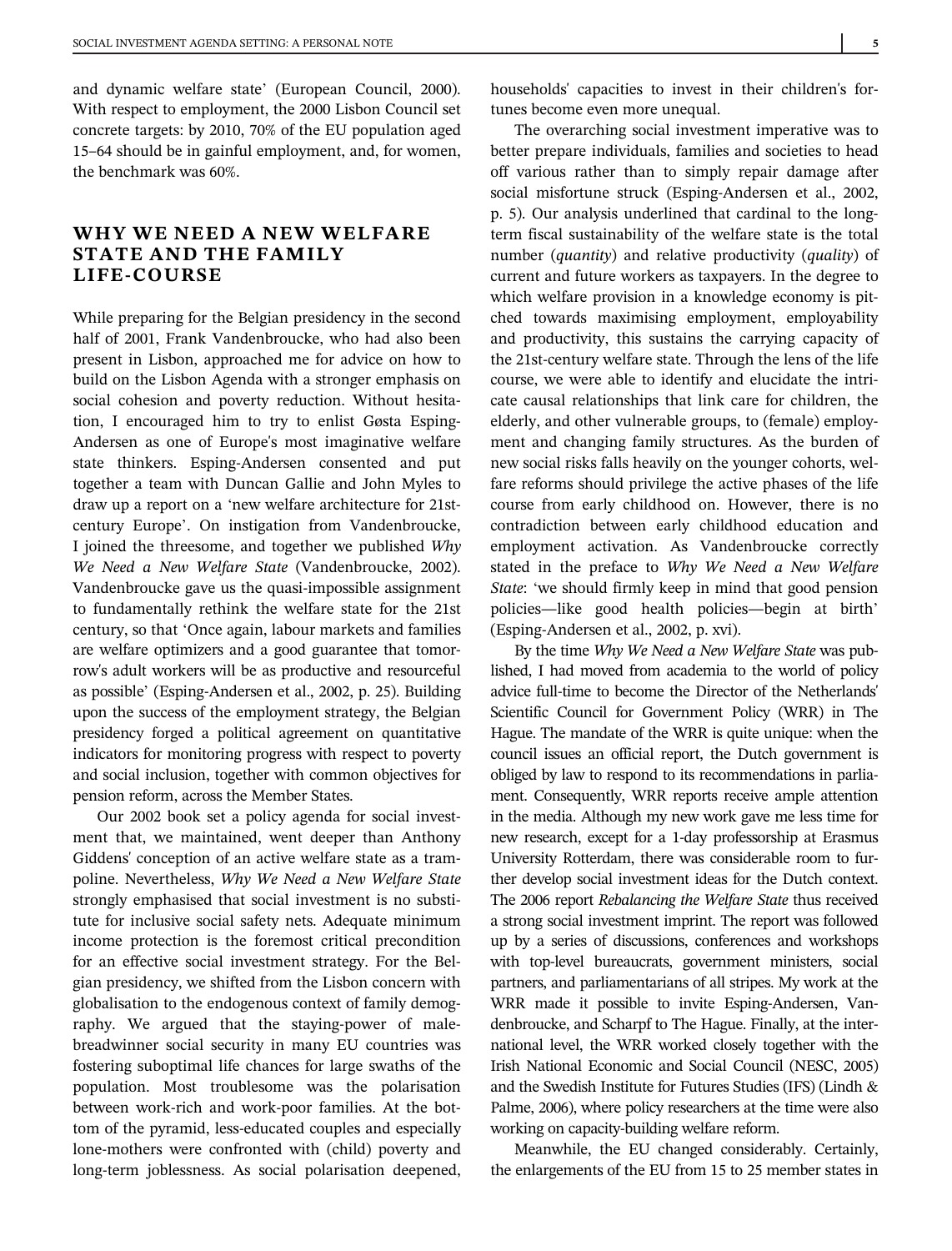2004 and 27 by 2007 added an extra layer of complexity and heterogeneity to EU welfare states. What is more, by 2005, social democrats had been voted out of office in the larger member states of the EU, except for Britain. Against this background, the Lisbon Strategy, with its strong roots in Third-Way social democracy, was criticised in the 2004 mid-term review for a lack of focus on the multiplication of objectives and coordination processes (Kok, 2004). Exprime minister Wim Kok developed his overall negative assessment while housed at the WRR, where I warned him against overlooking important successes of the EES, the Lisbon Strategy and the open method of coordination in raising national employment and social policy ambitions. Notwithstanding, while indeed the EES helped to redefine the European welfare predicament moving from managing unemployment towards the promotion of employment, admittedly the Lisbon process failed to address rising poverty and inequality, Frank Vandenbroucke's chief concerns.

Under the Barroso I Commission (2005), the Lisbon Strategy was relaunched under the title Working Together for Growth and Jobs (European Commission, 2005), marking a clear break from EU social investment advocacy. When the Netherlands headed the EU presidency again in 2004, I was not invited as a speaker or session chair, even though I held a prominent government position as director of the WRR. The centre-right government at the time was bent on making a clear break from an integrated vision of mutually reinforcing social, economic and employment policy synergies. The veracity of the single market, low inflation, and sound public finances, anchored in the SGP, were to be rehabilitated to contain welfare state expansion. These were also the years of the Viking and Laval European Court of Justice cases challenging, as predicted by Scharpf, national social protection and employment relations.

Even though across the EU, the political balance of power had shifted to the right, the evidence that a strong economy requires a robust and active welfare state only became stronger. It is no surprise that by the mid-2000s, the OECD came to endorse social investment, away from their erstwhile structural reform advocacy, through studies such as Starting Strong (OECD, 2006), Babies and Bosses (OECD, 2007), Growing Unequal (OECD, 2008), and Doing Better for Families (OECD, 2011).

## THE SIP AND THE EUROZONE AUSTERITY REFLEX

With the onslaught of the global financial and economic crisis, the EU transformed—a contre coeur—from a benign project of Pareto-optimal single market expansion and

currency integration into a more contested political union. The Greek sovereign debt crisis of 2010 and the fear (and, for a few months, the reality) of rising spreads on the Italian debt almost brought the single currency down, bolstering political distrust across European electorates. The European Commission, under the helm, respectively, of Jose Manuel Barroso and Jean-Claude Juncker, was caught in the crossfire. The Euro crisis confronted the EU with a wholly novel macroeconomic aftershock. As contamination fears spread from Greece to the weaker periphery of the eurozone and investors turned to speculate against the Euro, besieged economies, to stave off contagion, were impelled by EU institutions to launch intrusive fiscal austerity measures. In the process—practically overnight—the global financial crisis was redefined as a European crisis of fiscal profligacy, impairing substantial and prolonged welfare retrenchment. Consistent with the standard policy theory behind the single market and the single currency, once again, overregulated labour markets, overgenerous social benefits, strong trade unions, and inflexible collective bargaining structures were pinpointed as paramount impediments to European growth and competitiveness (Alesina & Giavazzi, 2006). By implication, social investment was put on the EU's backburner.

Upon my return to full-time academia in 2009, my intellectual curiosity turned once again towards improving the theoretical heuristics for explaining welfare change. The 2013 monograph Changing Welfare States included a first assessment of the extent to which EU member states had jumped on the social investment bandwagon (Hemerijck, 2013). I was happy to concede that the glass was more than half-full. Most EU welfare states, with varying degrees of success, pushed through reforms in activation, minimum income protection, social services for dual-earner families, education and vocational training, active ageing, fighting child poverty and early school-leaving, to modernise welfare provision and ensure social protection sustainability.

The Euro crisis after 2010 exposed how profoundly interdependent the European political economy had become and how difficult, in parallel, it was to effectively govern the eurozone in hard economic times. Unsurprisingly, the 'austerity reflex' deepened competitive divergences and social imbalances of mass (youth) unemployment and rising (child) poverty across the EU and within countries. In the face of deepening social imbalances, social investment ideas resurfaced under the Barroso II Commission, pushed for by the Hungarian social democrat László Andor as European Commissioner for Employment, Social Affairs and Inclusion from 2010 to 2014. In 2011, commissioner Andor approached me to join the Social Investment Expert Group for DG EMPL, which also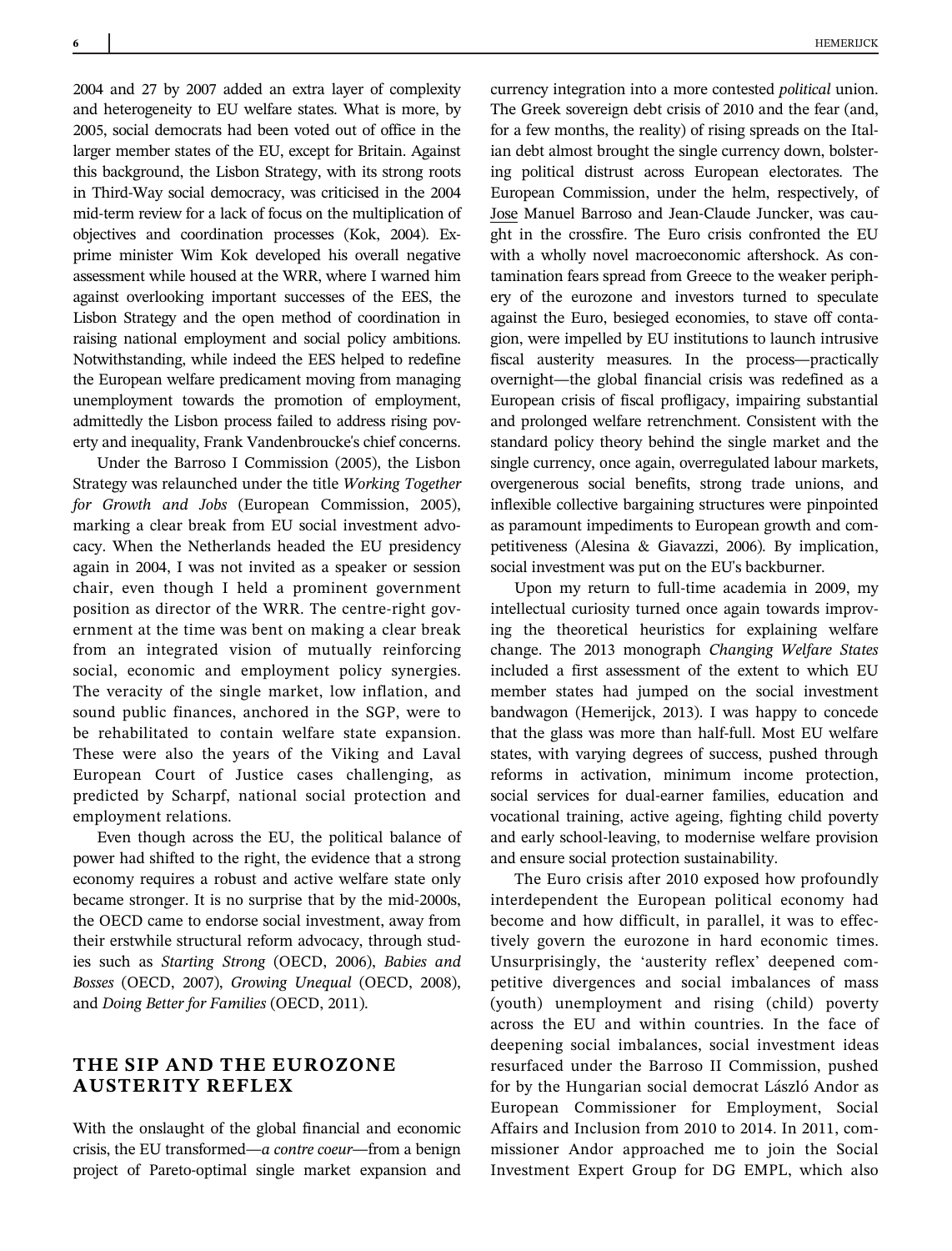included Maurizio Ferrera, Bruno Palier, and Frank Vandenbroucke. He was determined to renew the EU social agenda to combat child poverty and promote women's access to labour markets. The Social Investment Package for Growth and Social Cohesion (SIP), published in February 2013 as an EU community document (European Commission, 2013), provides a birds-eye overview of the main socio-economic changes underway in Europe's societies and outlines a social investment vision of how best to respond to the Great Recession with solid evidence. The SIP recommends more active and preventive welfare structures, considerable investments in childcare and resolute action in promoting equal opportunities and guaranteeing equal access to basic social services, such as education and healthcare, to be complemented with strong efforts to fight poverty and social exclusion and to enhance European citizens' wellbeing and quality of work and living conditions.

László Andor deserves full credit for putting social investment back on the table in hard economic times. However, as a strategy document, politically, the SIP remained hamstrung from the outset, when Andor and Secretary General Lieve Fransen made it clear to us as experts that the SIP report had to be endorsed by the entire Barroso II Commission. As any social investment reform agenda is premised on the idea of improving economic efficiency and social equity at the same time, social investment reform does not come cheap—at least not in the short term (Astor et al., 2017). Moreover, the budgetary context in the aftermath of the global financial crisis constrained the policy space for assertive investments, especially for EU member states in dire fiscal straits, such as Greece and Italy. Inevitably, in these countries, social investment reform was defeated by austerity, invoked by the Fiscal Compact regulation enacted right after the sovereign debt crisis.

By way of critical intervention, Frank Vandenbroucke, Bruno Palier and I backed the notion of the EU Social Investment Pact—not a package—of making long-term social investments and medium-term fiscal consolidation mutually supportive (Hemerijck & Vandenbroucke, 2012; Vandenbroucke et al., 2011). For the eurozone, my policy proposal is to discount social investments from the deficit rules in the reinforced SGP, in the areas of lifelong education, from early childhood to active ageing. Of course, any kind of ex-ante social investment, privileging fiscally troubled eurozone members, would be vetoed by the powerful DG ECFIN (Directorate-General for Economic and Financial Affairs) and the European Council. In other words, despite the Commission's renewed devotion to social investment and inclusive growth, the overriding macroeconomic focus on fiscal consolidation and cost-competitiveness was maintained.

The nomination of Jean-Claude Juncker as the new president of the commission culminated in the launch of the EPSR as a novel guiding template for EU social policy. Between 2014 and 2019, EU social legislation was revitalised, EU social dialogue resurfaced, consistent at the macro level with a more flexible interpretation of SGP parameters backed by heterodox ECB monetary policy. I did not play an active role in the EPSR. I had several encounters in 2016 with its major architect Allan Larsson, together with Frank Vandenbroucke in Brussels. In comparison with the SIP, the EPSR offers a considerably more positive understanding of European welfare provision, ranging from traditional social safety nets to capacitating social services. By invoking a moral language of 'rights', the Social Pillar departs in a noteworthy fashion from the more utilitarian 'social policy as productive factor' approach.

### CONCLUSION

With the benefit of hindsight, the joint endeavour of social investment agenda setting, with so many engaged welfare scholars across Europe and beyond, I consider a qualified success. Over the past 25 years, EU employment and social objectives have become more ambitious and concrete. The proactive reorientation from fighting unemployment to levelling-up labour market participation, on the wing of the social investment turn, has resulted in significant declines in unemployment and overall improvements in the quantity and quality of employment. Starting with the EES (1997), the SIP (2013) and—more recently—the EPSR (2017), the EU, as a forum of policy exchange and deliberation, has been a vanguard in social investment policy diffusion. Since 2014, the EU directly (financially) supports member states in implementing social investment policies through the EU budget (e.g., Youth Employment Initiative, European Social Fund). Guidance on social investment reform through the nonbinding country-specific recommendations in the context of the European Semester has been strengthened (Bekker, 2017). The recently launched Recovery and Resilience Facility (RRF) further leverages EU fiscal solidarity to foster national social investment recalibration. In her intervention at the European Parliament, Commission president Ursula von der Leyen explicitly linked the RRF to the Social Pillar: 'As we overcome the pandemic, as we prepare necessary reforms  $(...)$  I believe it is time to also adapt the social rulebook. A rulebook that ensures solidarity between generations. A rulebook that rewards entrepreneurs who take care of their employees. Which focuses on jobs and opens up opportunities. Which puts skills, innovation and social protection on an equal footing' (Von der Leyen, 2021).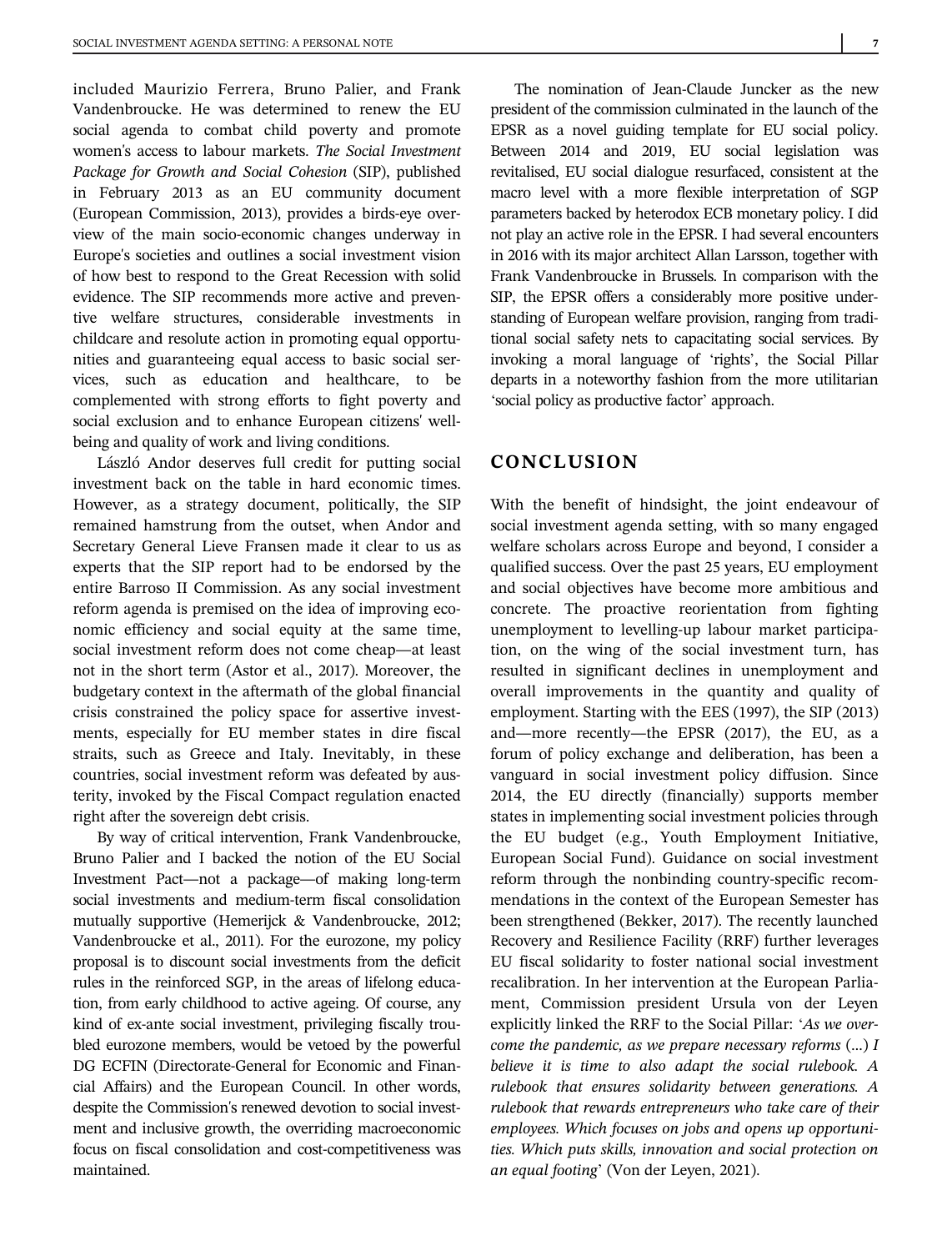Over this lengthy process, academic engagement with EU initiatives and institutions was pro-actively sought out. The early EU presidencies of the Netherlands (1997), Portugal (2000) and Belgium (2001), sponsored by ambitious social-democratic ministers, Ad Melkert from the Netherlands, Maria Joao Rodrigues from Portugal, and Frank Vandenbroucke from Belgium, relied on scholarship and research to strengthen the evidential base for social investment reform and diffusion. In hindsight, the social investment turn was truncated with setbacks along the way. It took a back seat after eastward enlargement. Across the rough patch of the Great Recession, László Andor kept the social investment flame alive. Hereafter social investment agenda setting shifted back to EU-level institutions, including the European Parliament, the Commission and many Brussels-based policy networks (Corti, 2022). From 2016 on, the Commission's social agenda refocused again on social investment, on the initiative of the cabinet of Commission President Juncker, with the EPSR. The leading convener, Allan Larsson, one of the earliest advocates of 'social policy as productive factor', saw to it that out of the 20 principles articulated in the 2017 EPSR, about a quarter are firmly anchored in social investment (European Commission, 2017). In terms of wider diffusion, Brussels-based think-tanks, such as the Centre for European Policy Research (CEPS), the European Policy Centre (EPC) and Observatoire Social Européen (OSE), began to organise workshops on social investment. By 2019, the Employment and Social Developments in Europe Report of the Commission devoted a special feature to social investment policy progress in an even-handed manner (European Commission, 2019). If ever there was a truthful coming together of academic 'puzzling' and political 'powering', in the words of Hugh Heclo (1978), the social investment turn generated an 'epistemic community' avant la lettre. I count myself extremely fortunate to have been able to contribute to this highly engaged endeavour of policy brokering.

In conclusion, long-term participation in social investment agenda setting across the EU taught me three lessons. First and foremost, ambitious policymakers and committed public officials are aficionados of reform ideas and policy analysis. The journey of social investment started with the political imperative of Third Way leaders to explore policy vistas alternative to the 'structural reform' imperatives on offer by the OECD and the IMF. They found cues in the writings of the late Tony Atkinson, Bea Cantillon, Gøsta Esping-Andersen, Maurizio Ferrera, myself and many more. An added advantage of our contribution was our comparative method. The policy options, defying the trade-off between equity and efficiency, that we put on the table were far more recognizant of the variegated social and institutional conditions across European welfare states than the traditional cost–benefit economic policy analysis of the OECD. By seeing the equityefficiency trade-off in a different light, from a gendered life-course perspective, how the positive synergies of inclusive safety nets, work-life balance arrangements, lace with a lifelong commitment to education and training, reaped strong employment and poverty mitigation returns. Throughout this collective engagement, our political contribution has been to help redefine the closed problem definition of 'how much welfare state we can afford? of the late 20th century towards the more open question of 'what kind of welfare state?' is fit for purpose and sustainable in 21st-century Europe.

A second takeaway is that the EU institutional environment provided for an ideal brokering space in the saga, courageously raising the stakes for social investment, at a safe distance from contentious domestic welfare reform politics, especially in the early days when empirical evidence and research were not as strong as today. There is an element of 'patient politics' in force at the level of the EU (Ferrera, 2017). When national governments put together expert pension committees, they make sure that incumbant party experts participate. When EU institutions engage expert academics when putting together expert advisory councils, they tend to be less partisan. Also, because social policy is not a core competency of the Commission, experts are perhaps allowed to be somewhat more imaginative in these settings.

As I was finishing this contribution to the special issue, very recently, I was selected, together with a dozen European colleagues, as a member of the EU High-Level Expert Group on the Future of Social Protection and the Welfare State, with the former Greek EU Social Affairs Commissioner Anna Diamantopoulou (1999–2004) as chairperson. Our mandate is to present a report by the end of 2022 on Europe's welfare states in relation to the changing world of work, driven by digitalization, a shrinking working-age population and climate change. Obviously, I cannot anticipate the report, but based on the intermediary findings of my ongoing comparative research on well-being returns on social investment, I encourage the Expert Group to carefully explore the many positive synergy effects between inclusive social security buffers, lifelong human capital stock development, education and training from early childhood to active ageing, and gender-balanced labour market flow and family care, as central ingredients for resilient welfare state futures (Hemerijck, 2017).

This brings me to the third and final lesson, bearing on the discipline of comparative welfare state research. Academically, for me, intellectual engagement with policymakers, over the past decades, has strongly influenced my theoretical thinking and methods of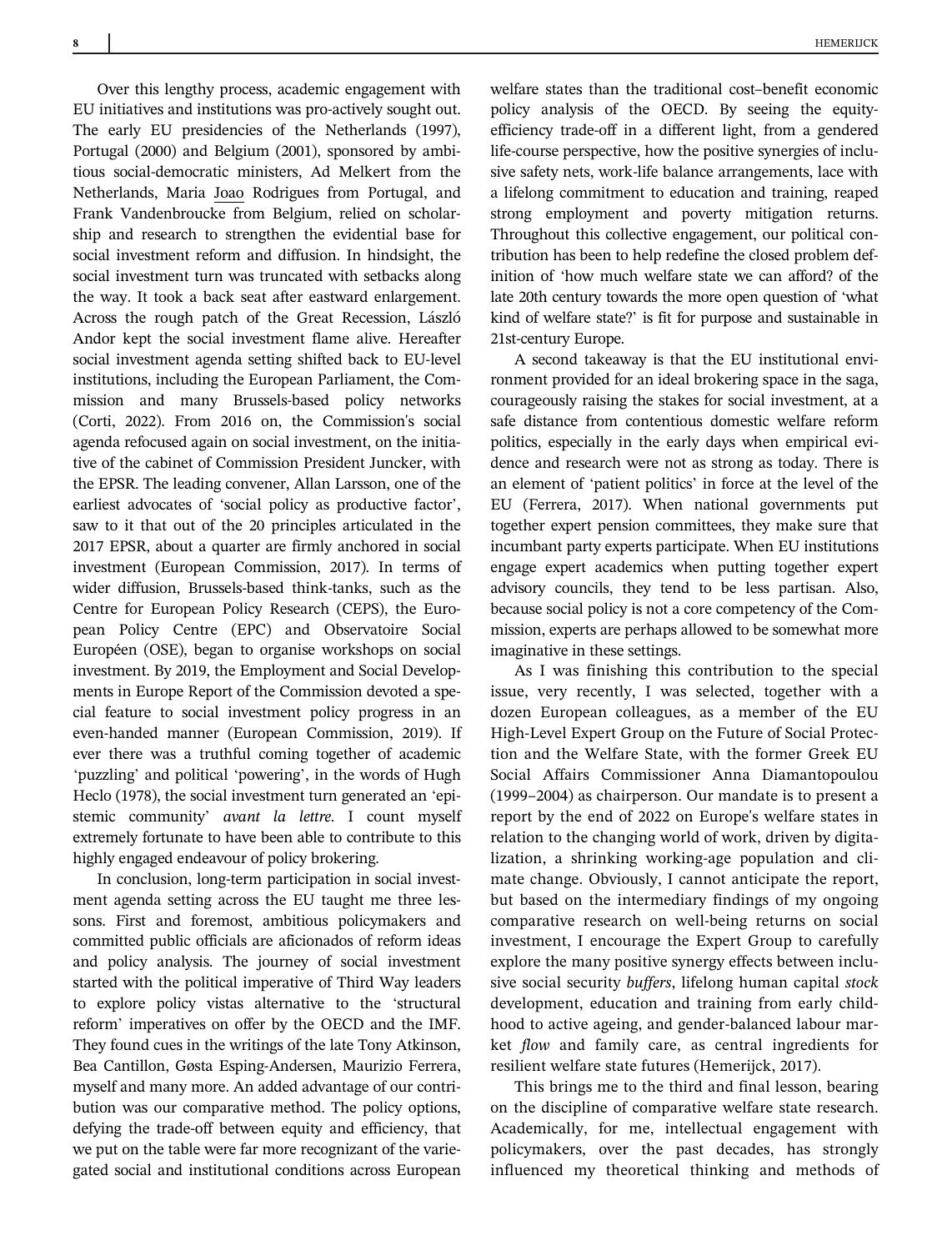knowledge production. Practical policymakers rely on tacit knowledge, questions of political-institutional feasibility, and normative framing proficiency, that we academics, steeped in methods directed towards quantitative generalisation, increasingly lack. For my research, especially the Advanced European Research Council (ERC) Grant WellSIRe-project (Wellbeing Returns of Social Investment Recalibration), I go as far as to contend that without the proactive engagement of EU institutions, Brussels-based policy networks, ambitious elected politicians and government officials, academic progress on the theory and the measurement of social investment returns, including my own, would have remained hamstrung.

### ACKNOWLEDGEMENTS

This work has received funding from the European Research Council (ERC) under the European Union's Horizon 2020 research and innovation programme (grant agreement No. 882276).

#### DATA AVAILABILITY STATEMENT

Data sharing is not applicable to this article as no new data were created or analyzed in this study.

#### ORCID

Anton Hemerijck [https://orcid.org/0000-0001-8695-](https://orcid.org/0000-0001-8695-1250) [1250](https://orcid.org/0000-0001-8695-1250)

#### REFERENCES

- Alesina, A., & Giavazzi, F. (2006). The future of Europe: Reform or decline. MIT Press.
- Astor, E., Fransen, L., & Vothknecht, M. (2017). Social investment for a cohesive and competitive European Union. In A. Hemerijck (Ed.), The uses of social investment. Oxford University Press.
- Bekker, S. (2017). Can European socioeconomic governance be social investment proof? In A. Hemerijck (Ed.), The uses of social investment. Oxford University Press.
- Beramendi, P., Hausermann, S., Kitschelt, H., & Kriesi, H. (Eds.). (2015). The politics of advanced capitalism. Cambridge University Press.
- Bouget, D., Frazer, H., Marlier, E., Sabato, S., & Vanhercke, B. (2015). Social investment in Europe: A study of national policies. European Commission.
- Clasen, J., & Clegg, D. (Eds.). (2011). Regulating the risk of unemployment: National adaptations to post-industrial labour markets in Europe. Oxford University Press.
- Corti, F. (2022). The politicisation of social Europe: Conflict dynamics and welfare integration. Edward Elgar Publishing.
- De la Porte, C., & Natali, D. (2018). Agents of institutional change in EU policy: The social investment moment. Journal of European Public Policy, 25(6), 828–843.
- Esping-Andersen, G. (1990). The three worlds of welfare capitalism. Polity Press.
- Esping-Andersen, G. (1999). Social foundations of postindustrial economies. Oxford University Press.

Esping-Andersen, G., Gallie, D., Hemerijck, A., & Myles, J. (2002). Why we need a new welfare state. Oxford University Press.

European Commission. (2005). Working together for growth and jobs.

- European Commission. (2013). Towards social investment for growth and cohesion—Including implementing the European Social Fund 2014–2020.
- European Commission. (2017). The European Pillar of Social Rights in 20 principles.
- European Commission. (2019). Employment and social developments in Europe. sustainable growth for all: choices for the future of social Europe. Publications Office of the European Union.
- European Council. (2000). Presidency Conclusions, Lisbon European Council, SN 100/00.
- Ferrera, M. (2005). The Boundaries of Welfare: European Integration and the New Spatial Politics of Social Protection. Oxford: Oxford University Press.
- Ferrera, M., Hemerijck, A., & Rhodes, M. (2000). The future of social Europe: Recasting work and welfare in the new economy. Celta Editora.
- Heclo, H. (1974). Modern social politics in Britain and Sweden. Yale University Press.
- Hemerijck, A. (2013). Changing welfare states. Oxford University Press.
- Hemerijck, A. & Vandenbroucke F. (2012). 'Social investment and the eurocrisis: the necessity of a unifying social policy concept', Intereconomics, 47(4), 200-6.
- Kok, W. (2004). Facing the challenge: The Lisbon strategy for growth and employment. Report from the high level group chaired by Wim Kok. CEC.
- Lindh, T., & Palme, J. (2006). Sustainable policies in an ageing Europe: A human capital response. Institute for Futures Studies.
- NESC. (2005). The developmental welfare state. National Economic and Social Council.
- OECD. (1994). The OECD jobs study: Facts, analysis, strategies. OECD.
- OECD. (2006). Starting strong II: Early childhood education and care. OECD.
- OECD. (2007). Babies and bosses: Reconciling work and family life. OECD.
- OECD. (2008). Growing unequal. OECD.
- OECD. (2011). Doing better for families. OECD.
- Scharpf, F. W. (1999). Governing in Europe: Effective and democratic?. Oxford University Press.
- Scharpf, F. W. (2002). The European social model: Coping with the challenges of diversity. Journal of Common Market Studies., 40(4), 645–670.
- Scharpf, F. W., & Schmidt, V. A. (Eds.). (2000). Welfare and work in the open economy (Vol. I and II). Oxford University Press.
- Streeck, W., & Thelen, K. (2005). Beyond continuity: Institutional change in advanced political economies. Oxford University Press.
- SZW. (1996). The Dutch welfare state in economic and international perspective. Dutch Ministry of Social Affairs and Employment.
- SZW. (1997). Social policy as a productive factor. Dutch Ministry of Social Affairs and Employment.
- Vandenbroucke, F. (2002). Foreword. In G. Esping-Andersen, D. Gallie, A. Hemerijck, & J. Myles (Eds.), Why we need a new welfare state (pp. i–xvi). Oxford University Press.
- Vandenbroucke, F., A. Hemerijck, & B. Palier (2011). The EU needs a social investment pact, OSE Paper Series, Opinion Paper 5.